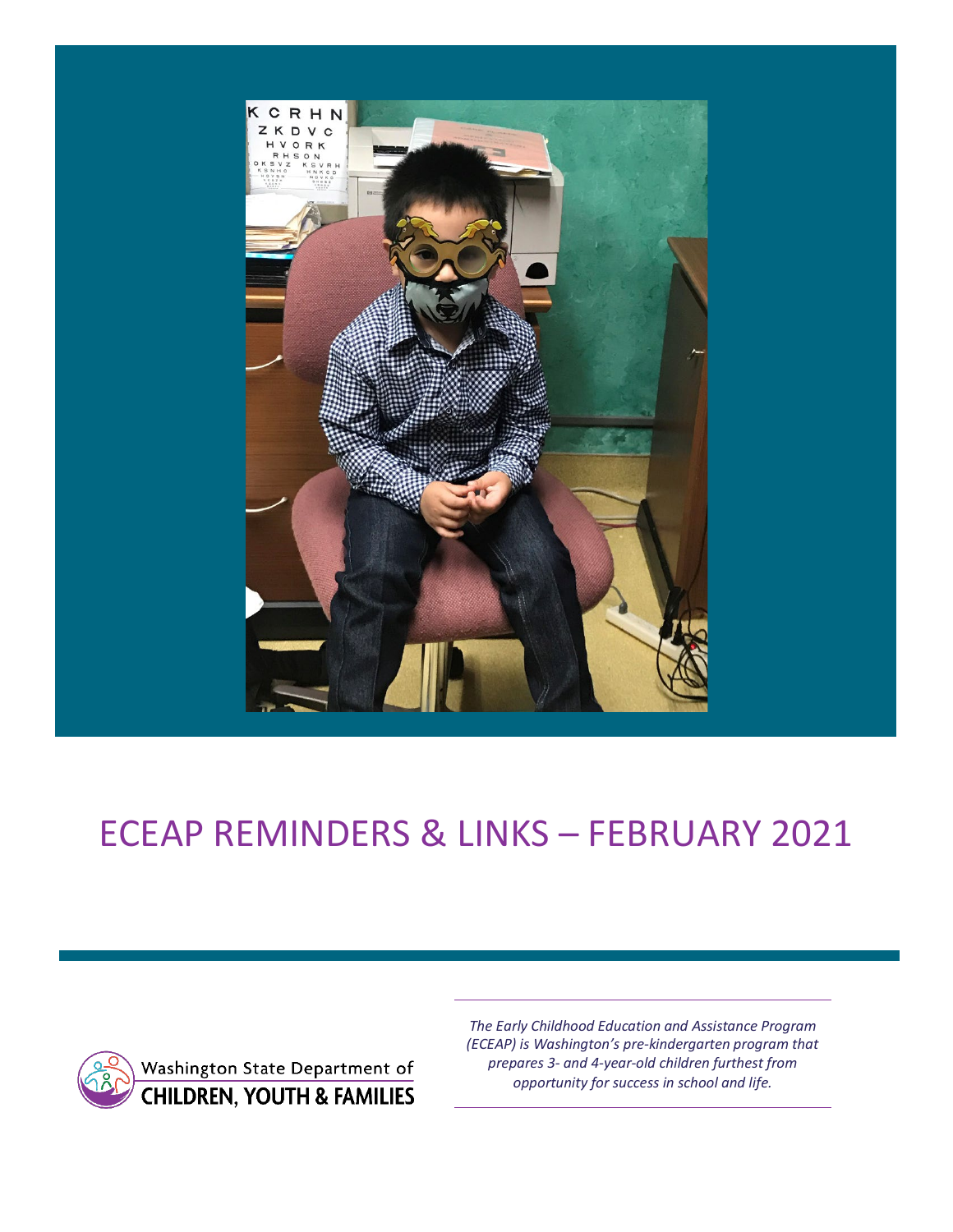# **Contents (***Ctrl + click to follow the link***)**

## **Important Dates**

**Feb. 1** (Optional)**:** Request names and contact information through ELMS for recruitment of age-eligible DSHS clients. Email Non-Disclosure and Data Disposition forms to [ECEAP@dcyf.wa.gov.](mailto:ECEAP@dcyf.wa.gov)

**Within six months of hire and every three years thereafter:** Lead teachers must complete Teaching Strategies GOLD® inter-rater reliability certification.

**Within 90 days** from class start date, enter health screenings, well-child exams and dental screenings in ELMS.

# **Questions?**

Email questions about newsletter topics to [eceap@dcyf.wa.gov](mailto:eceap@dcyf.wa.gov) or your Continuous Quality Improvement (CQI) Specialist. For additional information about ECEAP or the Washington State Department of Children, Youth, and Families (DCYF), please visit our Contractor [webpages.](https://www.dcyf.wa.gov/services/early-learning-providers/eceap/contractors)



VAVAVAVAVAVAV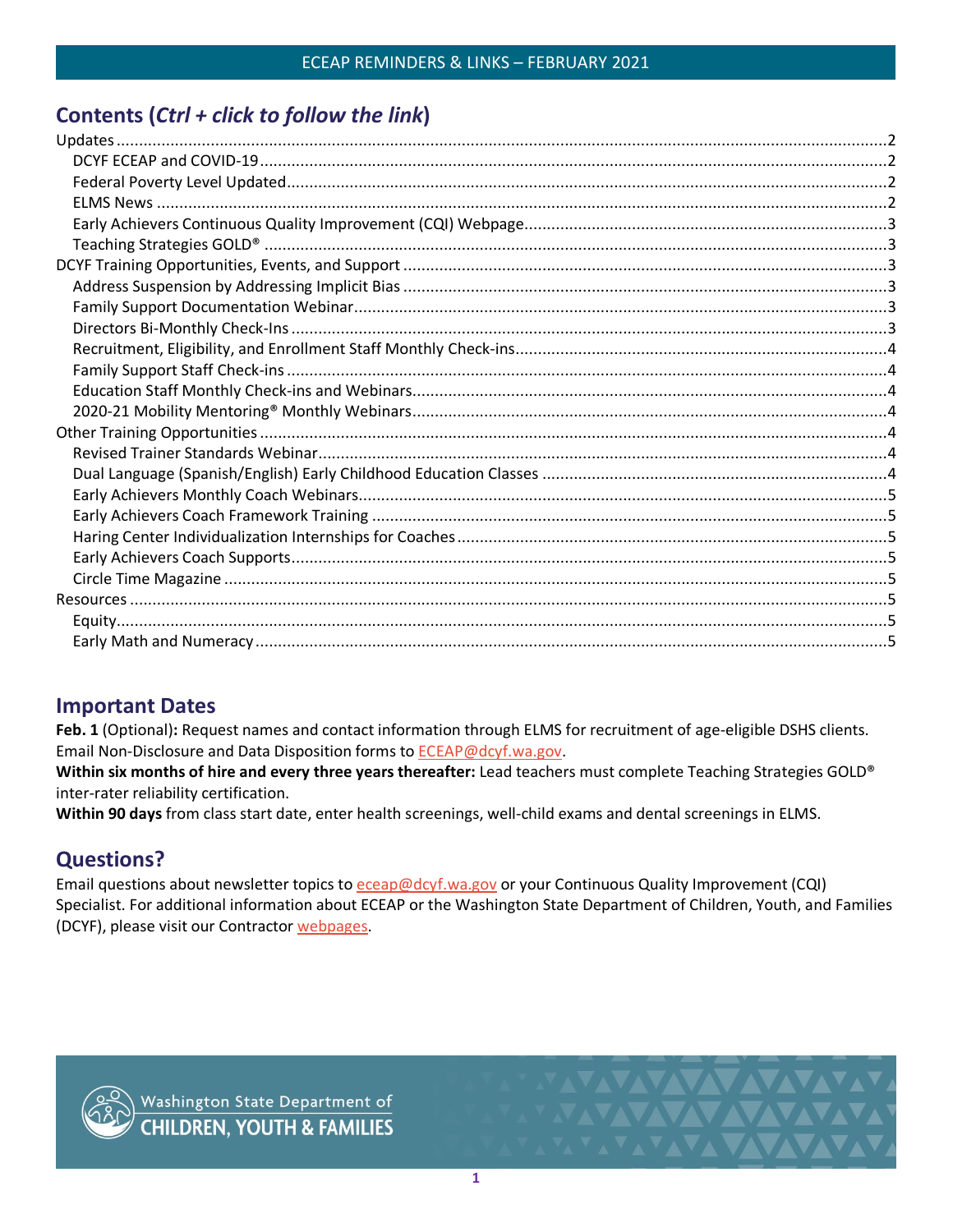## <span id="page-2-1"></span><span id="page-2-0"></span>**Updates DCYF ECEAP and COVID-19**

#### COVID-19 Vaccine Distribution

The COVID-19 vaccine is now available and the state is working diligently to ensure those most at risk have access to it as soon as possible. Summary information for rollout phases is available on the Washington State Department of Health's (DOH) [COVID-19 Vaccine](https://www.doh.wa.gov/Emergencies/COVID19/Vaccine) page. Use the [DOH Phase Finder](https://form.findyourphasewa.org/210118771253954) to determine eligibility for the vaccine and to sign up to be notified once you're eligible.

#### Service Delivery Guidance

ECEAP contractors should follow the guidance of local health and tribal jurisdictions. Those agencies provide the most specific guidelines for your respective counties. If sites are not providing in-person classroom services in February, please contact your assigned CQI Specialist to share your plan for service delivery, including timelines.

#### Ongoing Communication

Resources and general information are available on the DOH's [website.](https://www.doh.wa.gov/Emergencies/COVID19) Please reach out to DCYF ECEAP staff with questions, concerns, and ideas. Contact [eceap@dcyf.wa.gov,](mailto:eceap@dcyf.wa.gov) your CQI Specialist, or [Karin Ganz.](mailto:karin.ganz@dcyf.wa.gov)

#### No-Cost COVID-19 Rapid Antigen Tests Available

DOH is partnering with Walgreens to offer no-cost, contactless, same day COVID-19 testing for patients age 3 and up at certain locations across the state. To find a participating Walgreens near you, call 800-925-4733 or visit [Walgreens.com/COVID19Testing.](https://gcc02.safelinks.protection.outlook.com/?url=https%3A%2F%2Flnks.gd%2Fl%2FeyJhbGciOiJIUzI1NiJ9.eyJidWxsZXRpbl9saW5rX2lkIjoxMDEsInVyaSI6ImJwMjpjbGljayIsImJ1bGxldGluX2lkIjoiMjAyMTAxMjUuMzM5NDExOTEiLCJ1cmwiOiJodHRwczovL3d3dy53YWxncmVlbnMuY29tL2ZpbmRjYXJlL2NvdmlkMTkvdGVzdGluZz9iYW49Y292aWRfdmFuaXR5X3Rlc3RpbmcifQ.096COzIT5kFcBJ3gdVFkBLTZiXp-T202qkX0QkAEwqc%2Fs%2F924553572%2Fbr%2F93590204435-l&data=04%7C01%7Ccarolyn.house-higgins%40dcyf.wa.gov%7C26afbe0dc2f24dbc1e9808d8c1894eb1%7C11d0e217264e400a8ba057dcc127d72d%7C0%7C0%7C637472143519022181%7CUnknown%7CTWFpbGZsb3d8eyJWIjoiMC4wLjAwMDAiLCJQIjoiV2luMzIiLCJBTiI6Ik1haWwiLCJXVCI6Mn0%3D%7C1000&sdata=7vvoxOUyxx%2FWqG1xSquS2%2BB5KmKBMDE5vde9T6tyD8k%3D&reserved=0) When searching for a participating location, select the checkbox labeled "Rapid Antigen Test (BinaxNOW)."

Additional COVID-19 updates will be provided regularly by DCYF to all Reminders and Links subscribers.

#### <span id="page-2-2"></span>**Federal Poverty Level Updated**

The 2021 federal poverty guidelines were released with a small increase in the annual income amounts. They are effective for ECEAP on Feb. 1 and were updated in ELMS on that date. ELMS automatically recalculates the federal poverty level for children on your waiting lists or with completed applications, as well as all children entered in ELMS in the future. View the new chart [here.](https://dcyf.wa.gov/sites/default/files/pdf/eceap/ECEAPFederalPovertyLevel2021.pdf)

#### <span id="page-2-3"></span>**ELMS News**

**Maintaining and prioritizing waiting lists**: Remember to remove children from waiting lists in ELMS when you learn the children no longer need services or have enrolled in Head Start. ELMS will remove children when they are no longer ageeligible. ECEAP waiting lists may include children who are also on Head Start waiting lists.

**Nontraditional remote services (NTRS) reporting**: Reporting NTRS is now part of the Monthly Report in ELMS. This replaces Smartsheet data entry and is only done once each month. To find this, click the Monthly Report tab, select the Site link or Class link to see the new Step 4: Nontraditional Remote Services Reporting section added to the bottom of the page. To complete reporting, click the "Report NTRS provided this month" button and answer the questions in the pop-up window. View an informational webinar about NTRS reporting on DCYF ECEAP's [webpage](https://www.dcyf.wa.gov/services/early-learning-providers/eceap/elms) or [YouTube.](https://www.youtube.com/watch?v=o1RDiGekq1g&feature=youtu.be) An FAQ document will be released soon.

**Bulk update tip**: Last August, we added a new Informal Family Notes bulk type to the Bulk Update page. To navigate between the bulk types, click the Bulk Update link on the Child tab. On the Bulk Update page, select a Class Name, and then click the Search button. Once you are on the selected class page, you change the bulk type from the Bulk Type dropdown.



Washington State Department of<br>CHILDREN, YOUTH & FAMILIES

**MAXAMATAN** 

*FAVAVAVAVAVAVA*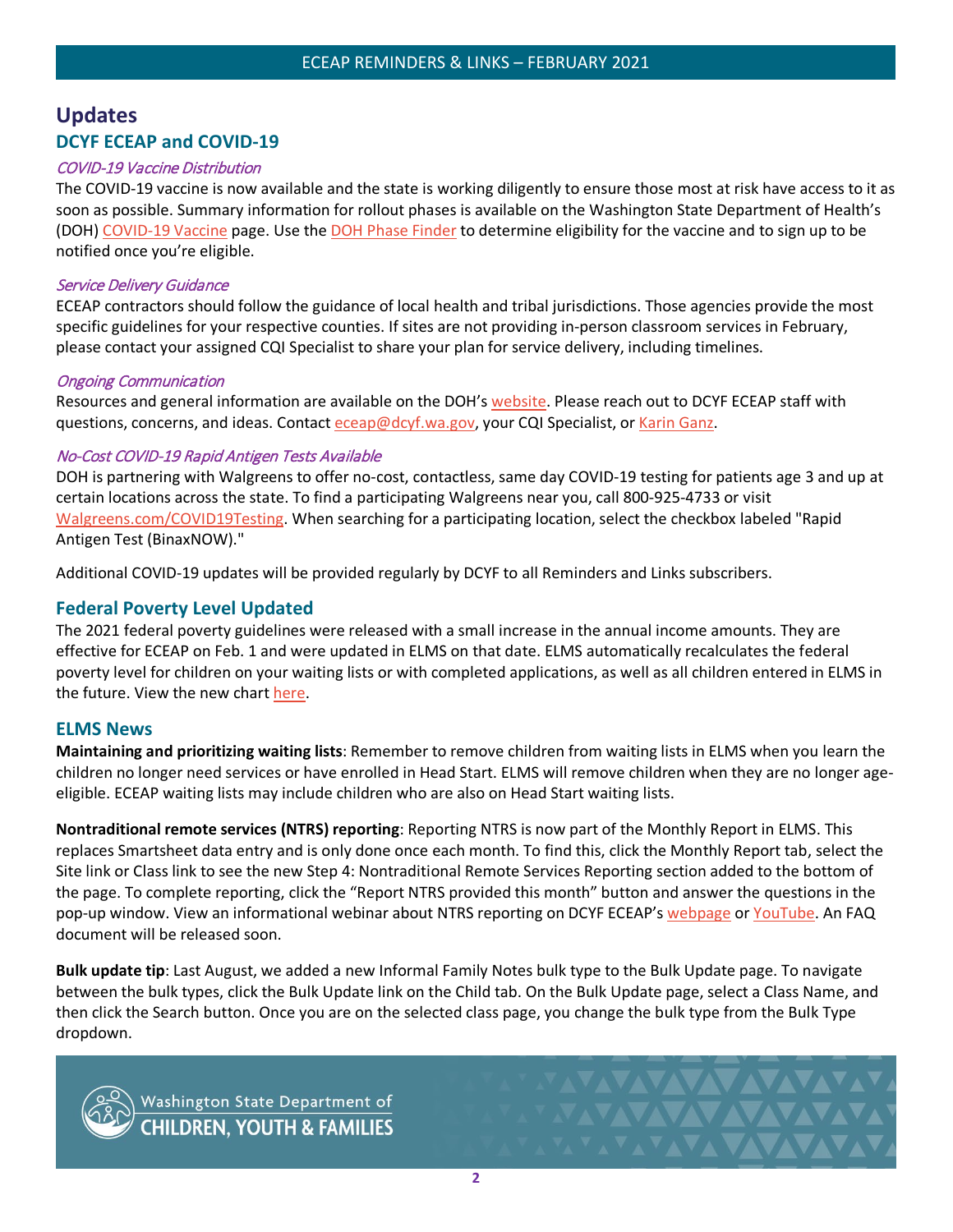## <span id="page-3-0"></span>**Early Achievers Continuous Quality Improvement (CQI) Webpage**

Early Achievers launched [a webpage](https://www.dcyf.wa.gov/services/early-learning-providers/early-achievers/cqi) to share the revision process that is underway. You'll find videos in English, Spanish, and Somali addressing the process, big picture thinking, and components of Early Achievers. Surveys are available for coaches, providers, and families to share feedback. Continue visiting the [CQI page](https://www.dcyf.wa.gov/services/early-learning-providers/early-achievers/cqi) for updates about the progress.

## <span id="page-3-1"></span>**Teaching Strategies GOLD®**

#### Teaching Strategies GOLD® and Creative Curriculum® Professional Development (PD)

PD resources are free for ECEAP users and accessible through teacher GOLD® accounts on the [Teaching Strategies®](https://teachingstrategies.com/) [Home Page](https://teachingstrategies.com/) through the 2020-21 school year. Upcoming webinars and new online resources provided by Teaching Strategies® are posted in the "Messages" section after logging in.

- [Upcoming Teaching Strategies®](https://teachingstrategies.force.com/portal/s/webinars) webinars: Generating Fall Outcomes Reports: A Webinar for GOLD® Administrators.
- Teaching Strategies® webinars are available in the **TS Archived Webinar Library**. This includes Engaging Families While Using GOLD®, Involving Families in Formative Assessment, Support for Teachers and Administrators, and Self-Care for Educators During the Pandemic.
- Video tutorials: [Managing Family Members in MyTeachingStrategies®,](https://teachingstrategies.force.com/portal/s/article/Video-Managing-Family-Members-in-MyTeachingStrategies?mkt_tok=eyJpIjoiT0dRNU5EWmxNVE5pTUdZNCIsInQiOiI0MDBFc2paY1NEclJsOFBNS3FpODFvWVcyakRLMVd1UTV1QXlKdFZwMHBENk1ERUlpVGFxSk9UWHJNMnArT1JJSE4xejBtZ3R4Mzd6R0d4YWFjazJ2bkRFc1dRTGJaaTJJaWNIaW9KOGhIcjdmQStHekFNWWRkQUZINlhpZkJaNSJ9) [Engaging in Two-Way Communication](https://teachingstrategies.force.com/portal/s/article/Video-Engaging-in-Two-Way-Communication-with-Families?mkt_tok=eyJpIjoiT0dRNU5EWmxNVE5pTUdZNCIsInQiOiI0MDBFc2paY1NEclJsOFBNS3FpODFvWVcyakRLMVd1UTV1QXlKdFZwMHBENk1ERUlpVGFxSk9UWHJNMnArT1JJSE4xejBtZ3R4Mzd6R0d4YWFjazJ2bkRFc1dRTGJaaTJJaWNIaW9KOGhIcjdmQStHekFNWWRkQUZINlhpZkJaNSJ9)  [with Families,](https://teachingstrategies.force.com/portal/s/article/Video-Engaging-in-Two-Way-Communication-with-Families?mkt_tok=eyJpIjoiT0dRNU5EWmxNVE5pTUdZNCIsInQiOiI0MDBFc2paY1NEclJsOFBNS3FpODFvWVcyakRLMVd1UTV1QXlKdFZwMHBENk1ERUlpVGFxSk9UWHJNMnArT1JJSE4xejBtZ3R4Mzd6R0d4YWFjazJ2bkRFc1dRTGJaaTJJaWNIaW9KOGhIcjdmQStHekFNWWRkQUZINlhpZkJaNSJ9) and [Sharing Family Activities from your Planning Calendar.](https://teachingstrategies.force.com/portal/s/article/Video-Sharing-Family-Activities-from-Your-Planning-Calendar?mkt_tok=eyJpIjoiT0dRNU5EWmxNVE5pTUdZNCIsInQiOiI0MDBFc2paY1NEclJsOFBNS3FpODFvWVcyakRLMVd1UTV1QXlKdFZwMHBENk1ERUlpVGFxSk9UWHJNMnArT1JJSE4xejBtZ3R4Mzd6R0d4YWFjazJ2bkRFc1dRTGJaaTJJaWNIaW9KOGhIcjdmQStHekFNWWRkQUZINlhpZkJaNSJ9)

#### Teaching Strategies GOLD® Technical Assistance

- Call the dedicated ECEAP GOLD*®* line at 844-854-4653 for issues like logging in and general teacher questions.
- For more significant technical issues, submit a case form to the Teaching Strategies<sup>®</sup> [Support Portal.](https://teachingstrategies.force.com/portal/s/submit-a-case)
- Email [del.wa@teachingstrategies.com](mailto:del.wa@teachingstrategies.com) with GOLD*®* issues or requests for additional portfolios. Include details such as ELMS child IDs, teacher names, and class names. You may include [elms@dcyf.wa.gov](mailto:elms@dcyf.wa.gov) as an email recipient for additional support.

## <span id="page-3-2"></span>**DCYF Training Opportunities, Events, and Support**

## <span id="page-3-3"></span>**Address Suspension by Addressing Implicit Bias**

**SAVE THE DATE:** Join us for a webinar series with [Dr. Rosemarie Allen,](https://www.rosemarieallen.com/biography--dr.-rosemarie-allen.html) CEO of the [Center for Equity & Excellence.](https://www.rosemarieallen.com/home.html) Dr. Allen's approach supports and reflects many cultural ways of being for children in early childhood classrooms. Learn critical first steps to ensure equitable observation and assessment practices. Register [here](https://www.surveymonkey.com/r/VDP5RSL) for upcoming webinars.

- Feb. 19: Implicit Bias and Color Blind Ideology
- Mar. 19: Microaggressions and Cultural Humility
- Apr. 23: Anti-Racist and Anti-Biased Assessments

At the conclusion of the series, recorded webinars will be available on the [ECEAP Equity webpage.](https://www.dcyf.wa.gov/services/early-learning-providers/eceap/equity)

#### <span id="page-3-4"></span>**Family Support Documentation Webinar**

Please join us for an interactive webinar about documentation in ELMS' Family Support and Mobility Mentoring<sup>®</sup> tabs. Learn key information about how and why family support notes are vital to high quality, responsive and timely services. Read more and registe[r here](https://attendee.gotowebinar.com/register/7151847462630619920) for the webinar on March 31 at 1 p.m.

## <span id="page-3-5"></span>**Directors Bi-Monthly Check-Ins**

Ongoing director check-ins are scheduled for Feb. 10 and 24 from 9-10 a.m. Contact your CQI Specialist if you need a meeting invitation. On Feb. 10 Angela Abrams from DCYF Professional Development (PD) will join us to discuss PD updates.



Washington State Department of<br>CHILDREN, YOUTH & FAMILIES

**VALAVAVAVAV** 

**XAVAVAVAVAV**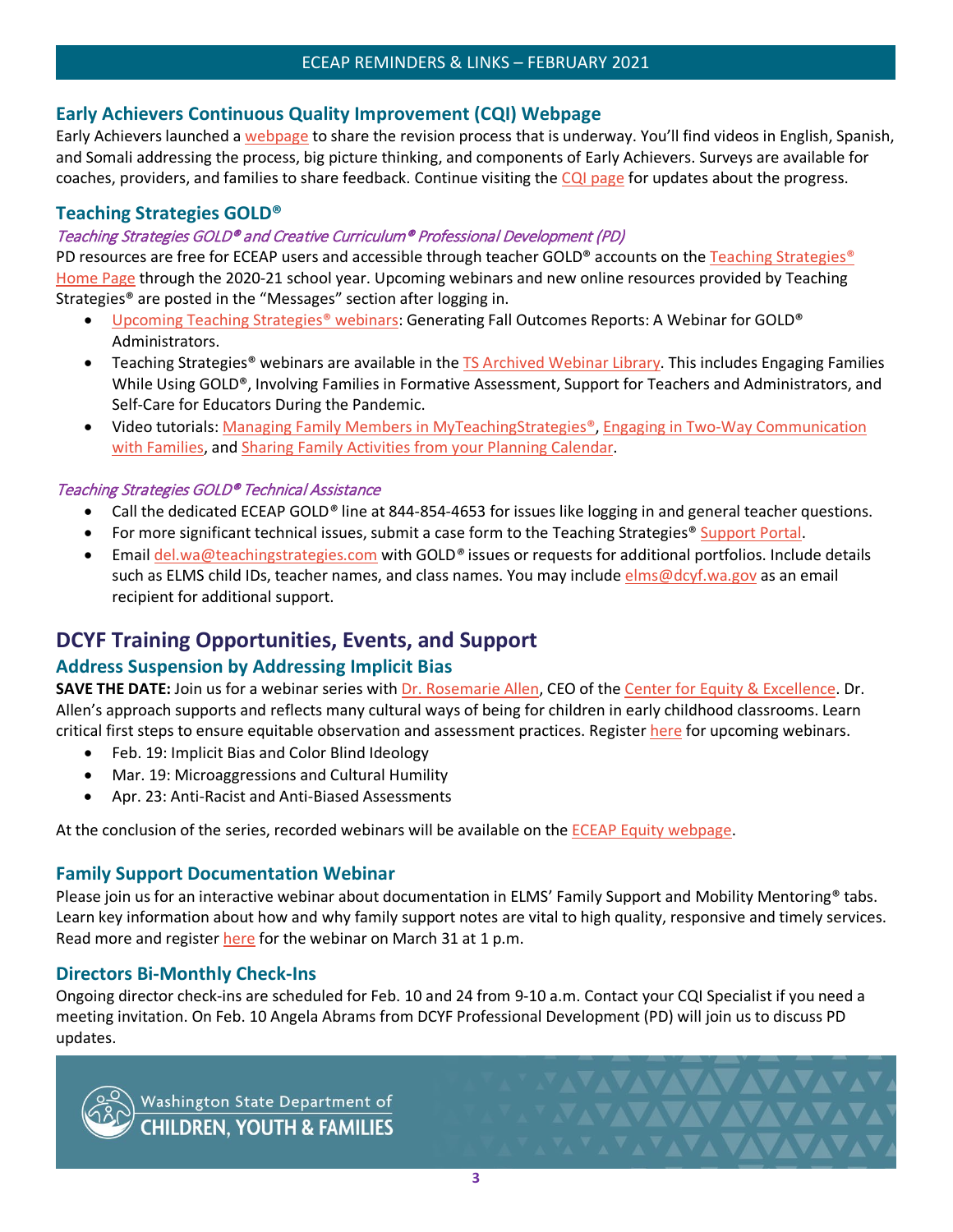## <span id="page-4-0"></span>**Recruitment, Eligibility, and Enrollment Staff Monthly Check-ins**

Zoom check-ins for recruitment, eligibility, and enrollment staff are held on the first Thursday of the month. Share resources and ideas, find solutions to challenges, and discuss policy and Performance Standards questions. Join the Feb. 4 check-in from 9-10 a.m. [here.](https://dcyf.zoom.us/j/82813244358?pwd=ZnFBMGh1UndkTnpYVmFiRjB3NktVZz09)

## <span id="page-4-1"></span>**Family Support Staff Check-ins**

Zoom check-ins for family support staff are held on the third Thursday of each month. Share ideas and resources, support one another regarding shared challenges, and identify emergent topics in the ever-changing world of family support. Join the Feb. 18 check-in from 9-9:40 a.m. [here.](https://dcyf.zoom.us/j/94143055059?pwd=enJXaC9zcTNFaytnS3h6dVVWeUEzQT09)

## <span id="page-4-2"></span>**Education Staff Monthly Check-ins and Webinars**

Zoom check-ins for education staff are held on the fourth Monday of each month. Connect with peers and share struggles, strategies, and resources. Join the Feb. 22 check-in [here.](https://dcyf.zoom.us/j/92705586444?pwd=STBSRGo0WnBsWC91ZmlMZC9kdzJGUT09)

Webinars for education staff are on the second Monday of each month. A variety of topics are planned including curriculum, observation, screening, and assessment. Register here:

- Feb. [8, 10 a.m.](https://attendee.gotowebinar.com/rt/2002087937421033229)
- March [8, 10 a.m.](https://attendee.gotowebinar.com/rt/2002087937421033229)
- [April 12, 10 a.m.](https://attendee.gotowebinar.com/rt/2002087937421033229) • [May 10, 10 a.m.](https://attendee.gotowebinar.com/rt/2002087937421033229)
- 

## <span id="page-4-3"></span>**2020-21 Mobility Mentoring® Monthly Webinars**

The following are Mobility Mentoring® webinars for direct support staff and leads. Additional webinars may be added for direct support staff during the pandemic.

## Mobility Mentoring® Webinars for Direct Support Staff

- Feb. [11, 9 a.m.](https://attendee.gotowebinar.com/register/5177982194130429455) April [8, 9 a.m.](https://attendee.gotowebinar.com/register/5702908836440098063) [May 13, 9 a.m.](https://attendee.gotowebinar.com/register/1407197171068013583)
	-

**NAVAVAVAVA** 

**JAVAVAVAVAVA** 

## Mobility Mentoring® Webinars for Leads

- March [11, 9 a.m.](https://attendee.gotowebinar.com/register/7752319346097447949) June [10, 9 a.m.](https://attendee.gotowebinar.com/register/8953468728929489677)
	-

# <span id="page-4-4"></span>**Other Training Opportunities**

## <span id="page-4-5"></span>**Revised Trainer Standards Webinar**

The State-Approved Training (SAT) standards allow DCYF to ensure that all state-approved trainers are consistently offering high-quality learning experiences. The Trainer Standards Workgroup recently drafted revised trainer standards. Join the DCYF PD team to learn about where this resource is headed and how it will be used. This webinar is intended for trainers, coaches, and other RBPD professionals. Join [here](https://gcc02.safelinks.protection.outlook.com/?url=https%3A%2F%2Flnks.gd%2Fl%2FeyJhbGciOiJIUzI1NiJ9.eyJidWxsZXRpbl9saW5rX2lkIjoxMDgsInVyaSI6ImJwMjpjbGljayIsImJ1bGxldGluX2lkIjoiMjAyMTAxMDUuMzI4MjY0NTEiLCJ1cmwiOiJodHRwczovL2RjeWYuem9vbS51cy9tZWV0aW5nL3JlZ2lzdGVyL3RaRXJjZXV2cGo0akd0VjhBN3JjX0paaWVfeFozUElETUtYbCJ9.k2bsXTM6tpa7nAHvKAS4kbvkPom1gI8Ld98CHG6SgxM%2Fs%2F948734119%2Fbr%2F92668279030-l&data=04%7C01%7Cmarkisha.lynch%40dcyf.wa.gov%7C11dfe7fb48f54809bd2608d8b19f2286%7C11d0e217264e400a8ba057dcc127d72d%7C0%7C0%7C637454645083668619%7CUnknown%7CTWFpbGZsb3d8eyJWIjoiMC4wLjAwMDAiLCJQIjoiV2luMzIiLCJBTiI6Ik1haWwiLCJXVCI6Mn0%3D%7C1000&sdata=W5qAgZyMcHkKbJf0QzWmHGAAMXnpxxpELAoe1czR2%2BA%3D&reserved=0) on Feb. 16 at 6 p.m. This webinar will introduce:

- Changes made to standards, including the addition of a virtual learning competency.
- Development of an anti-bias and anti-racism standard.
- The use of leveling to show a progression of knowledge and skills.

# <span id="page-4-6"></span>**Dual Language (Spanish/English) Early Childhood Education Classes**

Lake Washington Institute of Technology is offering an information session for child care providers who speak Spanish or who are interested in the dual language college course model. Join via [Zoom](https://lwtech.zoom.us/j/82831104463) on Feb. 4 from 6:15-7:15 p.m. Contact [Renee Almatierra](mailto:Renee.Almatierra@lwtech.edu) to register.